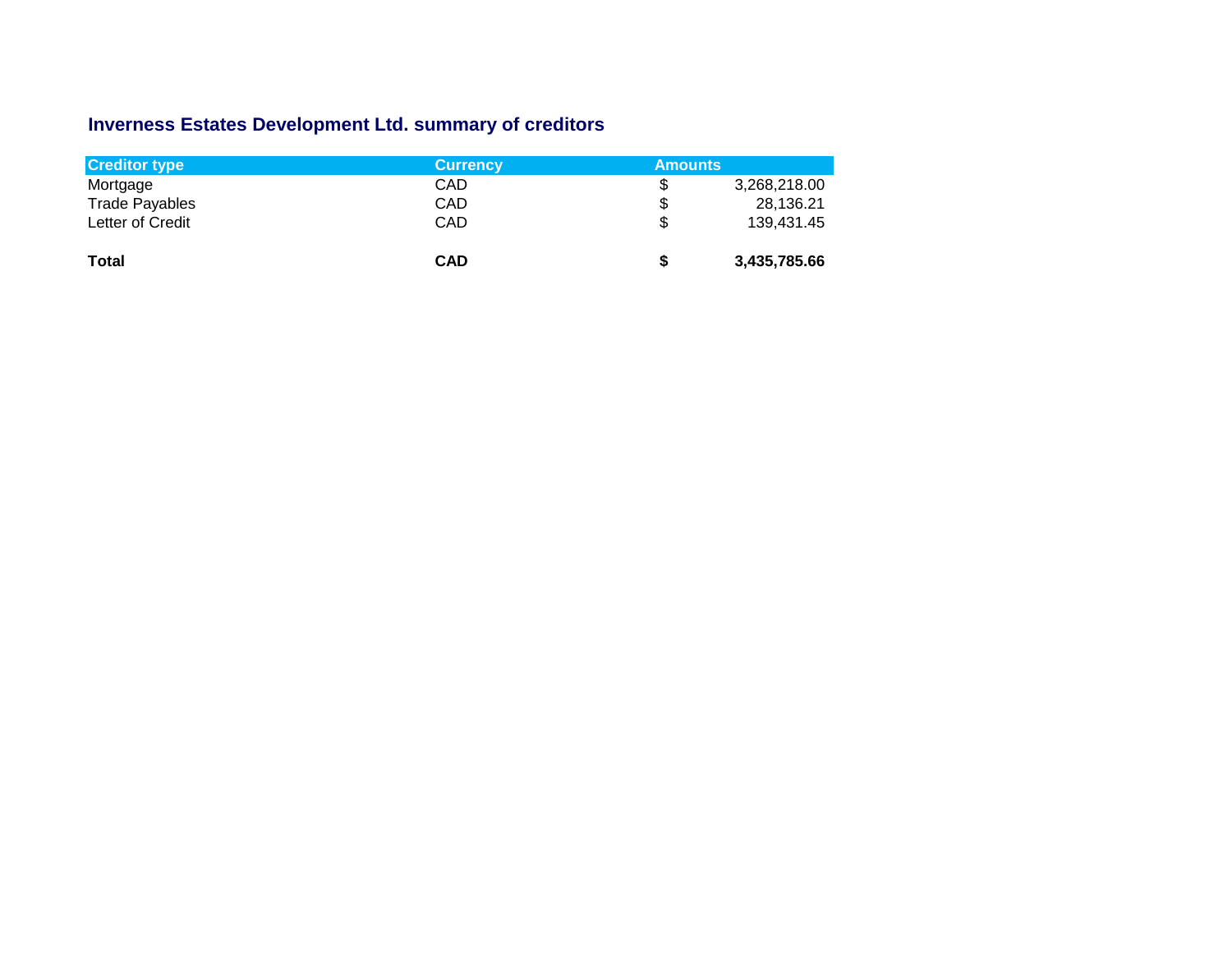## **Inverness Estates Development Ltd. Mortgage**

| <b>Creditor</b>              | <b>Currency Amount</b> |                 | <b>Address</b>                                   |                     |
|------------------------------|------------------------|-----------------|--------------------------------------------------|---------------------|
| Romspen Mortgage Corporation | CAD                    |                 | \$3,268,218.00 162 Cumberland Street - Suite 300 | Toronto, ON M5R 2N5 |
| Total                        | <b>CAD</b>             | \$ 3.268.218.00 |                                                  |                     |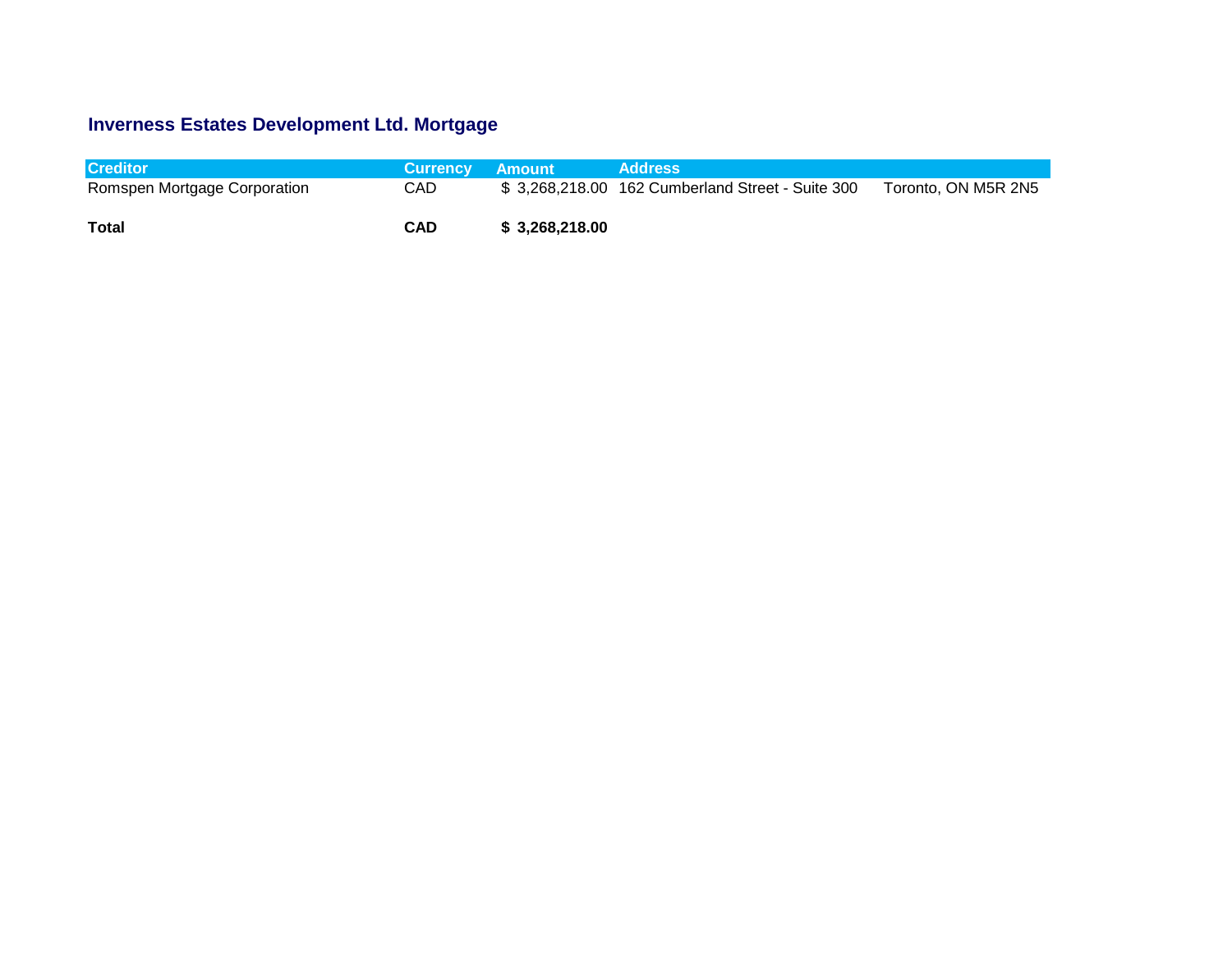## **Inverness Estates Development Ltd. Trade payables**

| <b>Supplier</b>                    | <b>Currency</b> | <b>Amount</b> |           | <b>Address</b>                                              |
|------------------------------------|-----------------|---------------|-----------|-------------------------------------------------------------|
| All Seal Caulking Ltd.             | <b>CAD</b>      | \$            |           | 2,096.65 5141-13441 St. Albert Trail, Edmonton, AB T5L 4X1  |
| Calibre Coatings Ltd.              | CAD             | \$            |           | 4,579.01 6224 29 Street SE, Calgary, AB T2C 1W3             |
| Inverness Construction Corp.       | CAD             |               |           | 1,010.58 175 4639 Manhattan Rd. SE, Calgary, AB T2G 4B3     |
| Kindersley Management Corporation  | CAD             |               |           | 630.00 175, 4639 Manhattan Road SE, Calgary, AB T2G 4B3     |
| Triple L Acoustic's & Drywall Ltd. | CAD             | \$            |           | 2,571.45 9655 - 85 Ave, Grande Prairie, AB T8V 3K4          |
| Vacation World Travel              | CAD             | \$            |           | 1,494.82 Suite 209, Chinook Park Plaza, Calgary, AB T2H 0J9 |
| Victory Painting                   | CAD             |               |           | 250.43 100, 3605 29th Street NE, Calgary, AB T1Y 5W4        |
| Pagnotta Industries Inc.           | CAD             |               |           | 6,947.92 3269 Parson Rd., Edmonton, AB T6N 1B4              |
| Porter Tile & Marble (1991) Ltd.   | CAD             |               |           | 158.70 5746 Burleigh Cres. SE, Calgary, AB T2H 1Z8          |
| RGO Office Product Partnership     | CAD             |               |           | 678.30 100, 229 33rd Street, NE, Calgary, AB T2A 4Y6        |
| Homburg Canada Inc.                | CAD             |               |           | 3,063.31 32 Akerley Blvd., Dartmouth, NS B3B 1N1            |
| McDonald, Sally                    | CAD             | \$            |           | 4,533.28 8805 63 Avenue, Grande Prairie, AB T8W2V4          |
| Federal Express Canada Ltd.        | CAD             | \$            |           | 38.76 P.O. Box 4626 Toronto Stn A, Toronto, ON M5W 5B4      |
| Homburg Insurance Company Ltd.     | CAD             | \$            |           | 83.00 1741 Brunswick Street, Suite 100, Halifax, NS B3J 3X8 |
| <b>Total</b>                       | <b>CAD</b>      | \$            | 28,136.21 |                                                             |